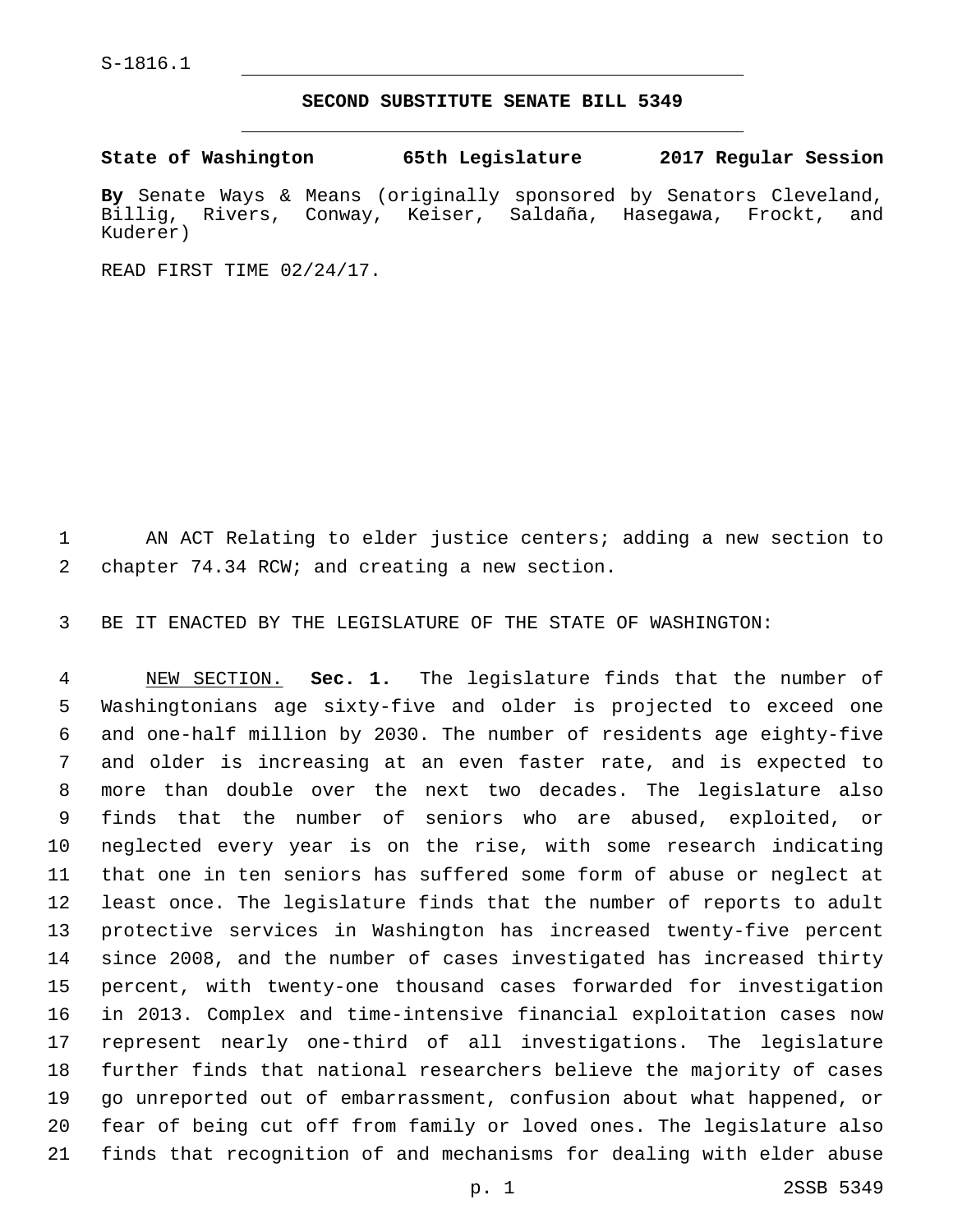and exploitation lag many years behind the strides that have been made in child abuse awareness and protection. The legislature therefore intends to establish two demonstration programs for elder justice centers modeled on the state's children's advocacy centers, with the goal of coordinating resources and increasing community capacity to prevent and respond to abuse, neglect, and exploitation of Washington's growing population of elders and vulnerable adults.

 NEW SECTION. **Sec. 2.** A new section is added to chapter 74.34 9 RCW to read as follows:

 (1) Subject to the availability of amounts appropriated for this specific purpose, the department shall establish elder justice center demonstration programs to be operated in counties with a population of between four hundred thousand and five hundred thousand. The department may contract directly with the counties for the implementation of the demonstration programs in accordance with the requirements in this section. Rather than establish new facilities, the department must give priority to contracting with established elder justice centers to minimize costs and to expand programs that are currently in use or planned in these counties.

 (2) For the purposes of this section, "elder justice center" means a senior-focused program that coordinates a multidisciplinary approach to the prevention, investigation, prosecution, and treatment of abandonment, abuse, neglect, and financial exploitation of 24 vulnerable adults.

 (3) The elder justice centers must coordinate access to services including, but not limited to, advocacy and case review by multidisciplinary teams that include, but are not limited to, adult protective services, law enforcement officers, a prosecuting attorney, a victim advocate, and a program coordinator. Multidisciplinary teams also may include community agencies and systems that are involved with the prevention and response to elder abandonment, abuse, neglect, and financial exploitation.

 (4) The elder justice centers must develop written protocols to address the coordination of investigations between the prosecutor's office, law enforcement, adult protective services, local advocacy groups, and any other local agency involved in the criminal investigation of vulnerable adult abandonment, abuse, neglect, and financial exploitation. The protocol must be developed by the county